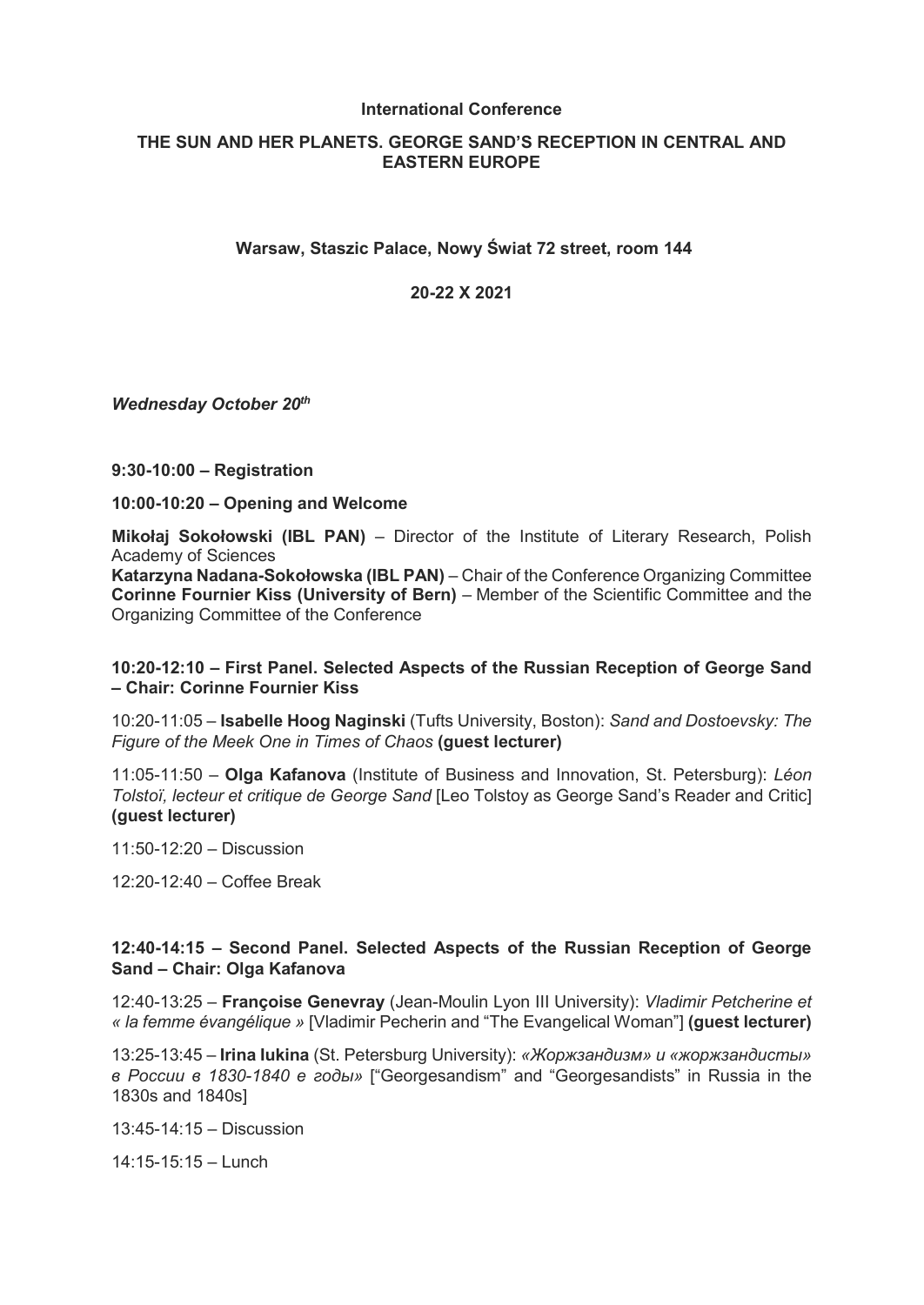## **15:15-17:05 – Third Panel. Selected Aspects of the German and Central European Reception of George Sand – Chairs: Isabelle Hoog Naginski and Françoise Genevray**

15:15-15:35 – **Brigitte Krulic** (Paris Nanterre University): *Lire, traduire, éditer George Sand, ou comment passer en fraude les idées démocratiques dans l'Allemagne du Vormärz (1830- 1848)* [Reading, Translating and Editing George Sand, or How to Smuggle Democratic Ideas in Vormärz Germany (1830-1848)]

15:35-15:55 – **Rayyan Dabbous** (University of Bern): *Epistemology of the Countryside. George Sand and Lou Andreas-Salomé*

15:55-16:15 – **Ileana Mihaila** (University of Bucharest): *Quelques moments de la réception*  de George Sand dans la culture roumaine au XIXe siècle [Some Moments of George Sand's Reception in 19<sup>th</sup> Century Romanian Culture]

16:15-16:35 – **Katja Mihurko Poniž** (University of Nova Gorica, Slovenia): *A for Aurora, A for Ambiguity. A century and a Half of George Sand's Reception in the Slovenian Cultural Sphere*

16:35-17:15 – Discussion

## **18:15-19:45 – Panel Discussion in** *Wrzenie Świata* **Café (Gałczyńskiego 7 Street) (in Polish, open for the larger public)**

*Sand's (non) visibility as a Writer in Polish Culture*

Participants: Anna Nasiłowska, Marek Bieńczyk, Regina Bochenek-Franczakowa, Wioletta Kolbusz-Lasa, Anna Nasiłowska, Anna Sobolewska, Marcin Wąsowski; Moderators: Agnieszka Wolny-Hamkało and Katarzyna Nadana-Sokołowska)

20:00 – Conference dinner in *Między Nami* Restaurant (Bracka 20 Street)

*Thursday October 21st*

## **10:00–11:50 – Fourth Panel. The Polish Reception of George Sand – Chair: Katarzyna Nadana-Sokołowska**

10:00-10:40 – **Regina Bochenek-Franczakowa** (Jagiellonian University, Cracow): *Moje badania nad George Sand w Polsce (1975-2017*) [My Research on George Sand in Poland (1975-2017)] **(guest lecturer)**

10:40-11:00 – **Olga Wiktoria Wybodowska** (University of Warsaw): *Jedyny list Juliusza Słowackiego do George Sand – analiza monograficzna* [The Only Letter from Juliusz Słowacki to George Sand – A Monographic Analysis]

11:00-11:20 – **Marianna Zakrzewska** (University of Warsaw): *Reclaiming the Voice. Political and Idealistic Art of the New Woman in the 19th Century as Exemplified by George Sand and Eliza Orzeszkowa*

 $11:20-11:50$  – Discussion

11:50-12:10 – Coffee break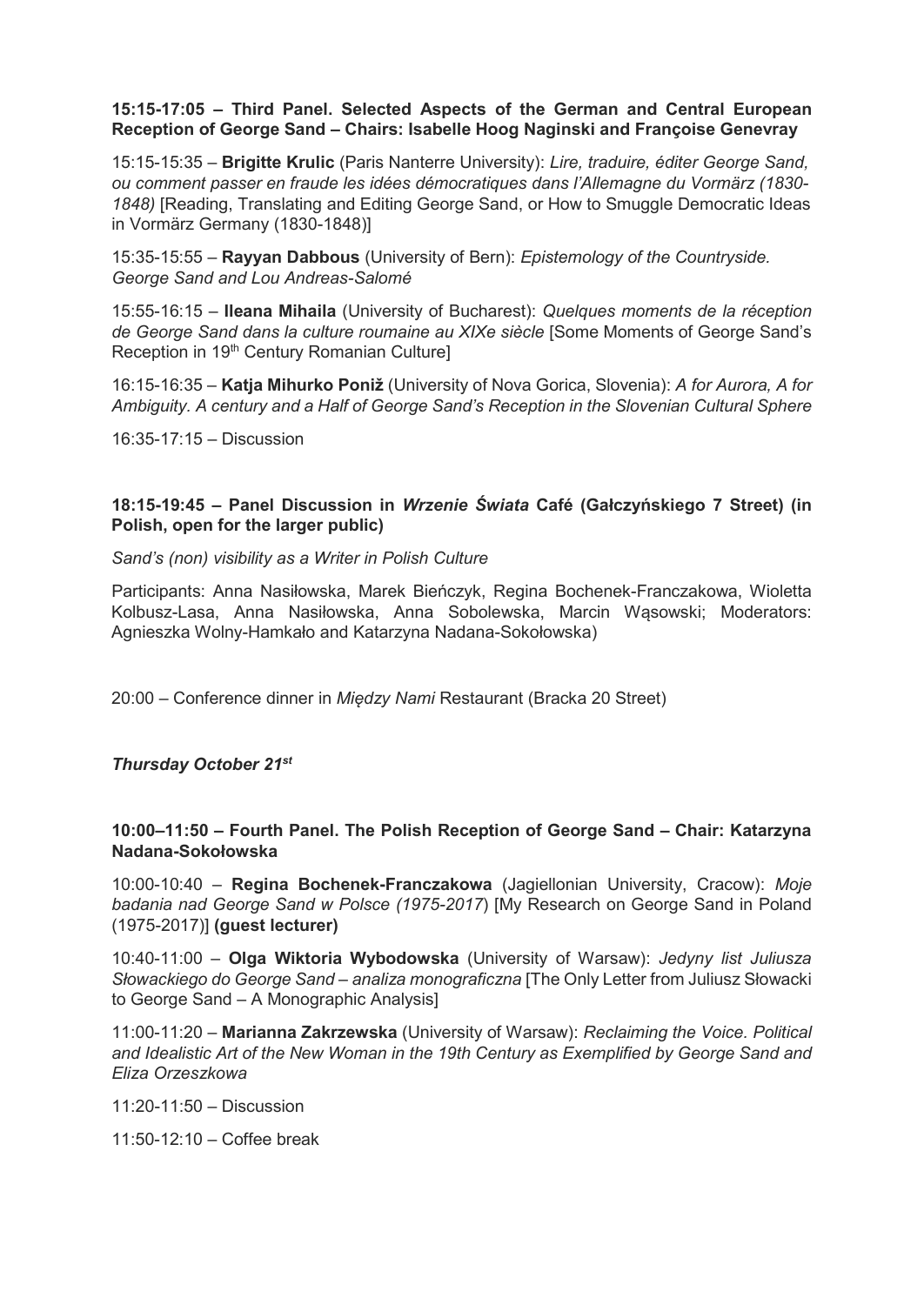**12:10–14:10 – Fifth Panel. The Polish Reception of George Sand – Chair: Magdalena Siwiec**

12:10-12:40 – **Corinne Fournier Kiss** (University of Bern): *How was George Sand Read and Perceived by Her Polish Female Contemporaries?* **(guest lecturer)**

12:40-13:00 – **Katarzyna Westermark** (University of Warsaw): "*French Nonsense"? The Presence of* Leone Leoni *in Michał Czajkowski's Novel* Anna

13:00-13:20 – **Iwona Węgrzyn** (Jagiellonian University, Cracow): *Gorzkie pomarańcze. Sceny z życia małżeńskiego przez Konstancję z Iwanowskich Rzewuską* [Bitter Oranges. Scenes from a Marital Life by Konstancja Rzewuska]

13:20-13:40 – **Emilia Kolinko** (Institute of Literary Research PAN, Warsaw): *Julia i jej księżyc – próba lektury* Żony księżycowej *Julii Woykowskiej w sandowskich kontekstach* [Julia Woykowska's *Moon Woman –* Possible Readings in the Context of Sand's Writing]

 $13:40-14.10 -$  Discussion

14.10-15.10 – Lunch

#### **15:10-17:20 – Sixth Panel. The Polish Reception of George Sand – Chair: Regina Bochenek-Franczakowa**

15:10-15:30 – **Katarzyna Nadana-Sokołowska** (Institute of Literary Research PAN, Warsaw): *"Lelizm"? Wybrane aspekty wczesnej twórczości Zofii Nałkowskiej w sandowskich kontekstach* ["Lelism"? Selected Aspects in Zofia Nałkowska's Early Work in the Context of George Sand's Influence]

15:30-15:50 – **Magdalena Rudkowska** (Institute of Literary Research PAN, Warsaw): *Promieniowanie powieści George Sand w twórczości literackiej i krytycznej Józefa Ignacego Kraszewskiego* [The Impact of George Sand's Novels on Józef Ignacy Kraszewski's Literary Work and Criticism]

15:50-16:10 – **Beata Kędzia-Klebeko & Małgorzata Mieczkowska** (University of Szczecin): *La pensée socio-éducative dans les œuvres de George Sand à travers la réception des écrivains polonais de l'époque du positivisme* [The Socio-Educational Thought in George Sand's Work Through the Polish Writers' Reception during the Period of Positivism]

16:10-16:30 – **Iwona Wiśniewska** (Institute of Literary Research PAN, Warsaw): *Kto się boi George Sand? Autorka* Indiany *oczami Marii Ilnickiej* [Who's Afraid of George Sand? *Indiana*'s Author as Seen by Maria Ilnicka]

16:30-16:50 – **Ewangelina Skalińska** (Cardinal Stefan Wyszynski University, Warsaw): *George Sand i Cyprian Kamil Norwid. Rekonesans* [George Sand and Cyprian Kamil Norwid. Initial Remarks]

16.50-17.20 – Discussion

#### **18:00 – Piano Concert on Smolna 14 (Chopin Boutique)**